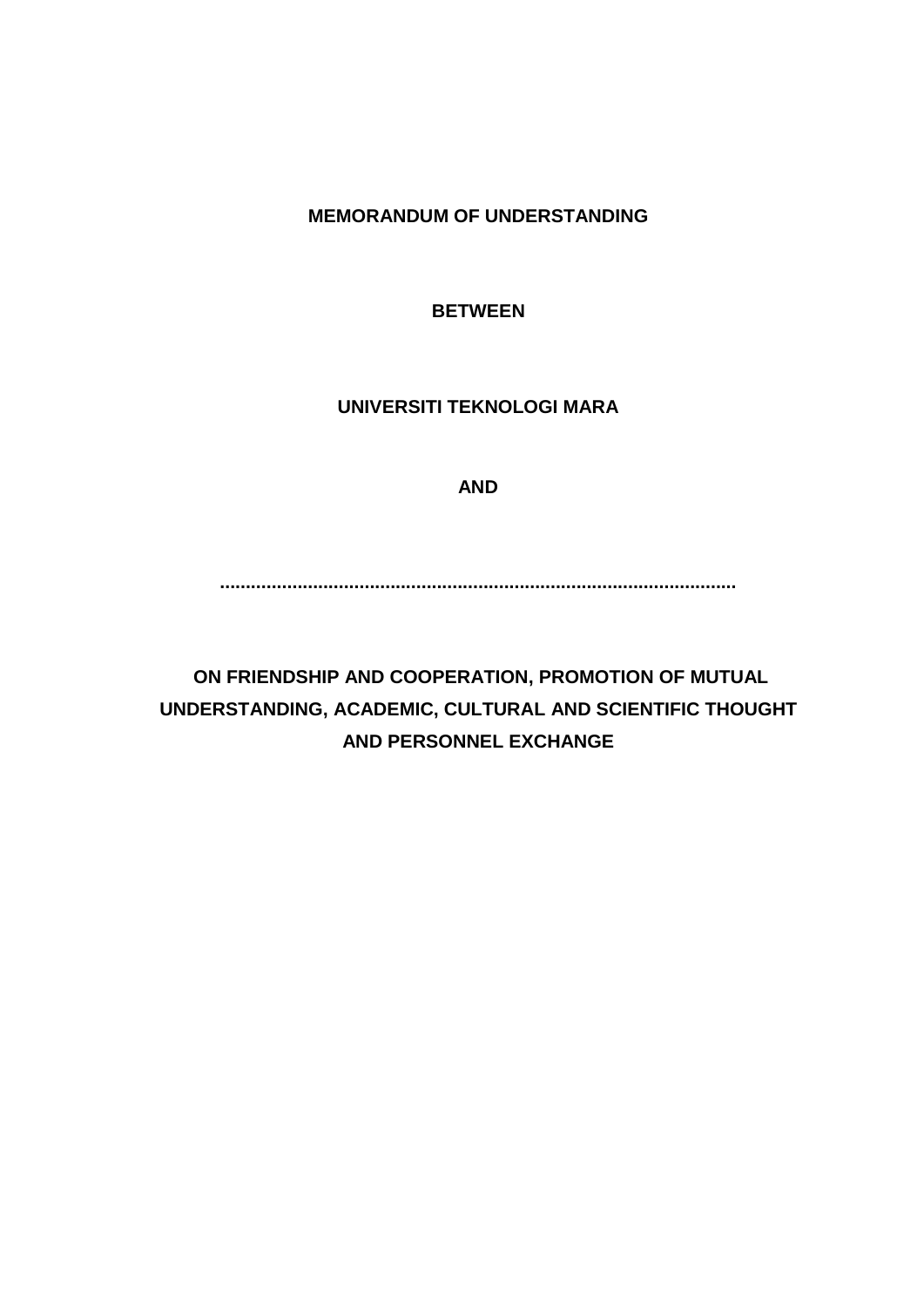### This **Memorandum of Understanding** is executed

### **BETWEEN**

**UNIVERSITI TEKNOLOGI MARA** (hereinafter referred to as "**UiTM**"), an institution of higher learning established under the Universiti Teknologi MARA Act 1976 whose address is at Chancellery, Universiti Teknologi MARA, 40450 Shah Alam, Selangor Malaysia and shall include its lawful representatives and permitted assigns;

### **AND**

................................................................................................................................. ............................................. (hereinafter referred to as "......"), a university/professional/research centre whose address is at ......................................................................................... and shall include its lawful representatives and permitted assigns;

(hereinafter referred to singularly as "the Party" and collectively as "the Parties")

#### **WHEREAS**

- A. UiTM is an established University with a track record of educational excellence and research and with a dynamic programme of collaborative arrangements with many international counterparts.
- B. ............... is an established university/professional/research centre which strives to strengthen its research and educational abilities, and has entered into various collaborative arrangements with others to enhance its academic links and cooperation.
- C. The Parties are desirous of entering this Memorandum of Understanding to declare their respective intentions and to establish a basis of cooperation and collaboration between the Parties upon the terms as contained herein.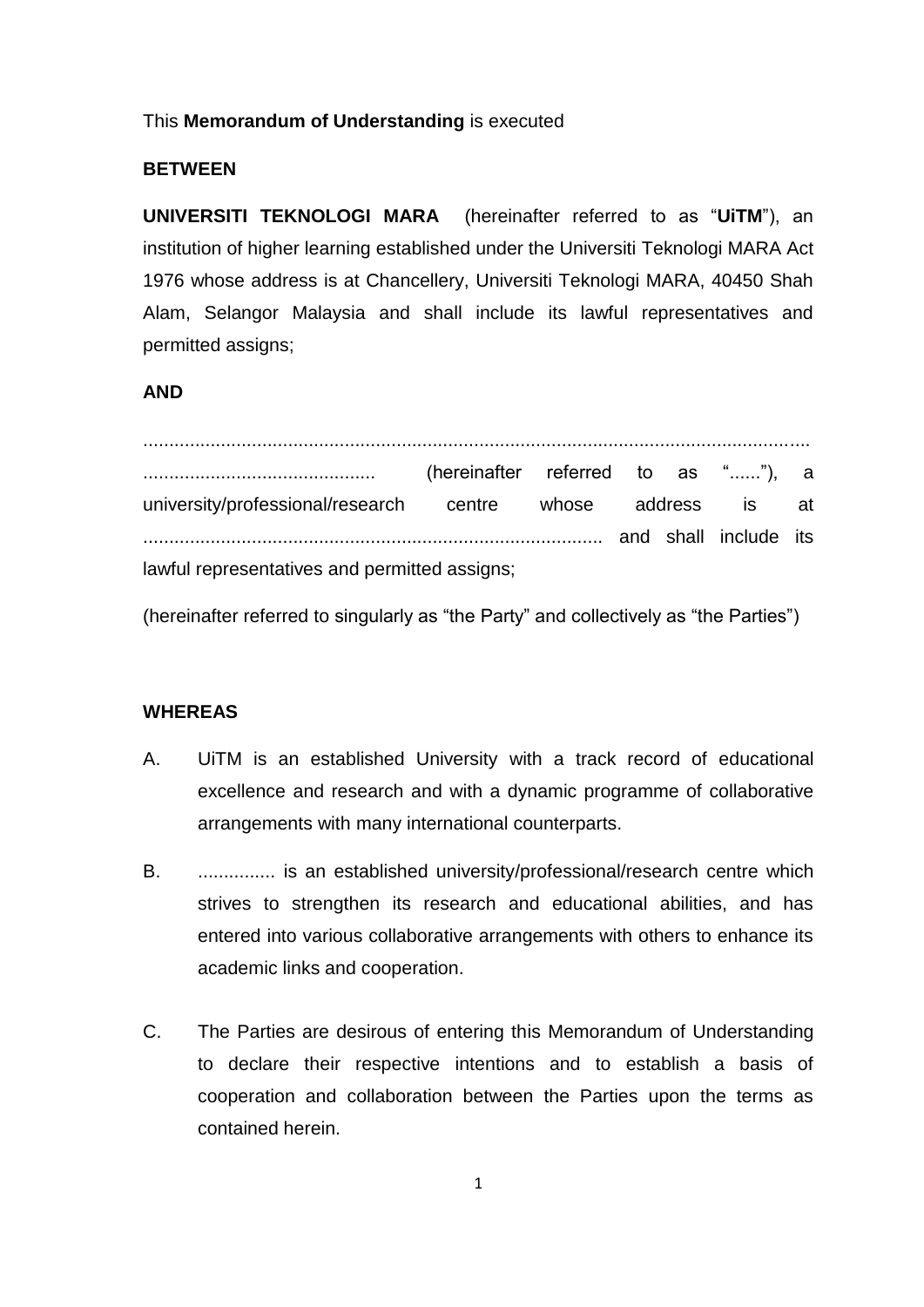# **NOW THIS MOU WITNESSES AS FOLLOWS:**

### **ARTICLE 1: OBJECTIVE**

The Parties, subject to the terms of this Memorandum of Understanding and the laws, rules, regulations and national policies from time to time in force in each party's country, shall endeavour to strengthen, promote and develop academic, cultural and research co-operation between the Parties on the basis of equality and mutual benefit.

### **ARTICLE 2: AREAS OF COOPERATION**

- 2.1 Both parties agree to encourage the following activities, in particular, to promote international academic cooperation in the following areas :
	- a) institutional exchanges between faculty and staff from each partner institution;
	- b) acceptance of undergraduate and graduate students of each partner institution for periods of study and/or research;
	- c) organization of symposia, conferences, short courses and meetings on research issues;
	- d) exchange of information pertaining to developments in teaching, student development and research institutions;
	- e) mutually promote information and activities of the other Party within the scope of the Memorandum of Understanding on their respective websites (subject to prior written approval for the use of any logos or trademarks); and
	- f) cooperation in any other areas as agreed to by the Parties from time to time.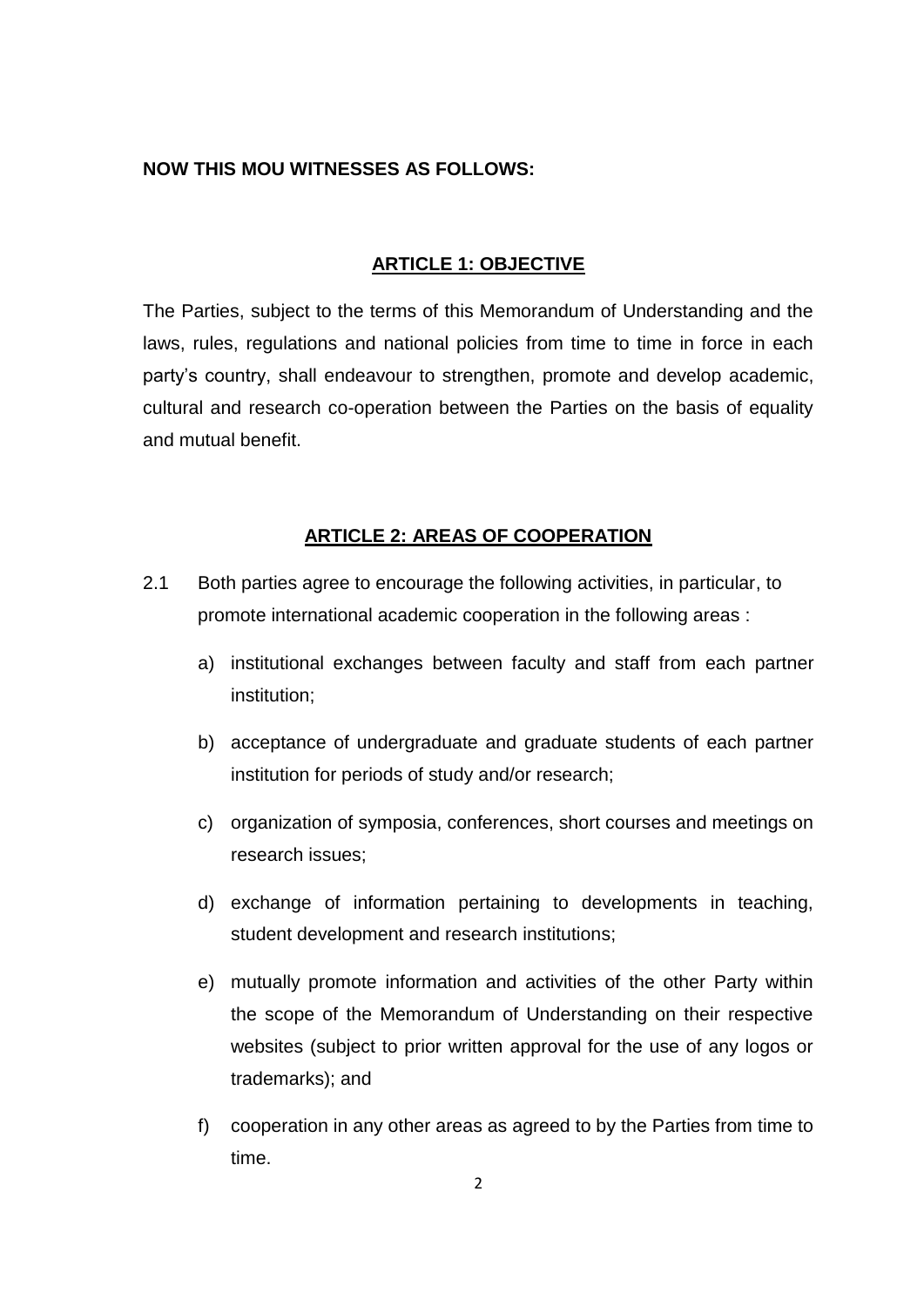2.2 For the purpose of implementing the co-operation in respect of any areas stated in paragraph 2.1 the Parties shall enter into legally binding agreements subject to terms and conditions as mutually agreed upon by the parties including clauses on "confidentiality", "suspension", "protection of intellectual property rights" and "settlement of disputes".

# **ARTICLE 3: FINANCIAL ARRANGEMENTS**

- 3.1 This Memorandum of Understanding shall not give rise to any financial obligation by one Party to the other.
- 3.2 Each Party shall bear its own cost and expenses in the implementation of this Memorandum of Understanding.

# **ARTICLE 4: EFFECT OF MEMORANDUM OF UNDERSTANDING**

This Memorandum of Understanding serves only as a record of the Parties' intentions and does not constitute or create, any legally binding or enforceable obligations, express or implied, under domestic or international law.

# **ARTICLE 5: NO AGENCY**

Nothing contained herein is to be construed so as to constitute a joint venture partnership or formal business organisation of any kind between the Parties or so to constitute either party as the agent of the other.

# **ARTICLE 6: ENTRY INTO EFFECT AND DURATION**

6.1 This Memorandum of Understanding shall become effective as of the date of signatures of both parties, or if the dates vary, then the date of the later signature.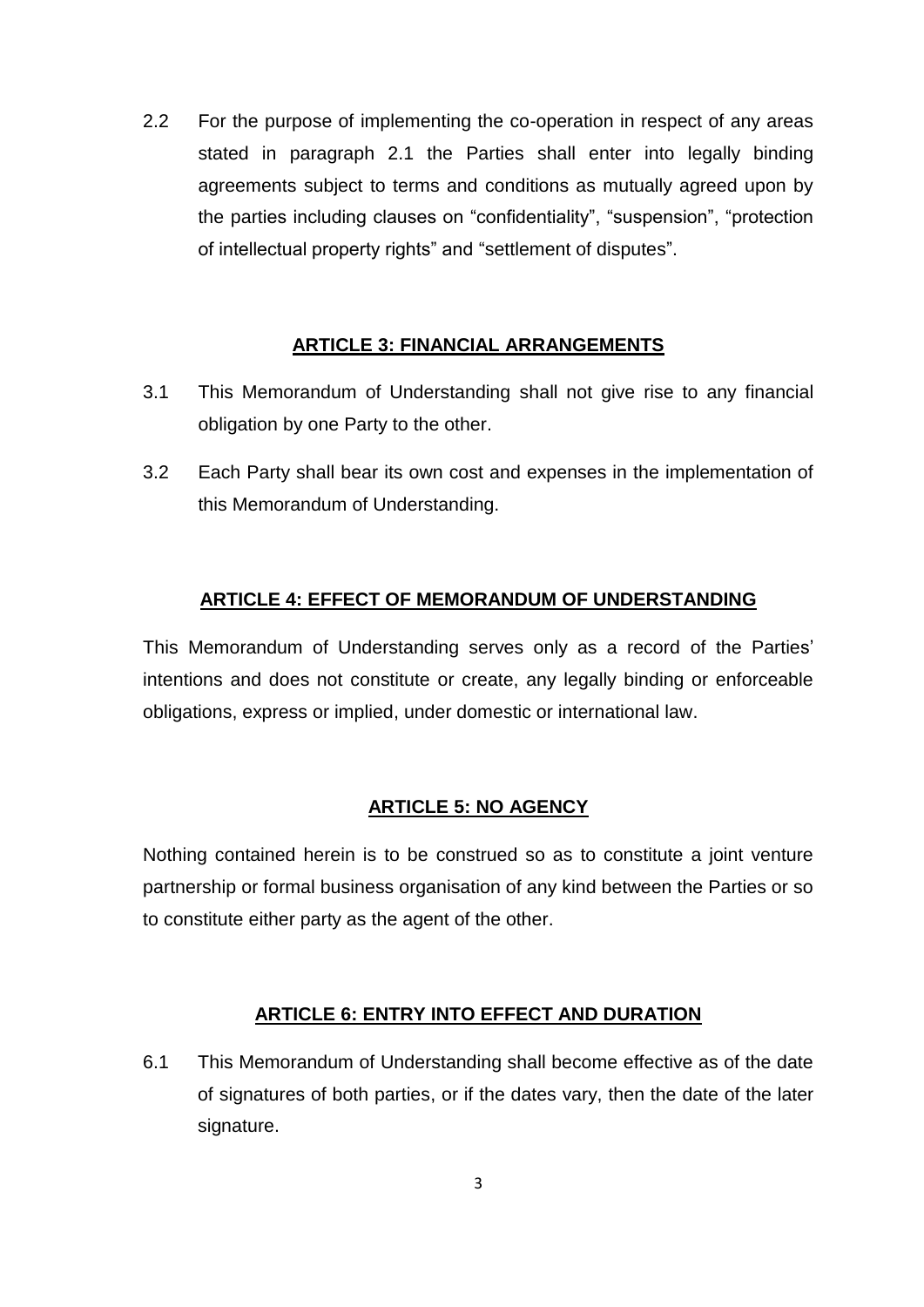- 6.2 This Memorandum of Understanding shall remain in effect for a period of THREE (3) years.
- 6.3 This Memorandum of Understanding may be extended for such further period as may be agreed upon in writing by both parties.

# **ARTICLE 7: TERMINATION**

This Memorandum of Understanding may be terminated by either party with a minimum of THIRTY (30) days written notice. Activities in progress at the time of termination of this Memorandum of Understanding shall be permitted to conclude as planned unless otherwise agreed.

# **ARTICLE 8: NOTICES**

Any communication under this Memorandum of Understanding shall be in writing in the English language and delivered by registered mail to the address or sent to the electronic mail address or facsimile number of Universiti Teknologi MARA or the ........................................................, as the case may be, shown below or to such other address or electronic mail address or facsimile number as either Party may have notified the other Party and shall, unless otherwise provided herein, be deemed to be duly given or made when delivered to the recipient at such address or electronic mail address or facsimile number which is duly acknowledged:

# **To Universiti Teknologi MARA :**

| Address :   | Universiti Teknologi MARA |                                     |         |
|-------------|---------------------------|-------------------------------------|---------|
|             |                           | 40450 Shah Alam, Selangor, Malaysia |         |
| Attention : |                           |                                     |         |
| Tel.        | Fax :                     |                                     | e-mail: |
|             |                           |                                     |         |

**To ........................................:**

| Address |  |
|---------|--|
|         |  |